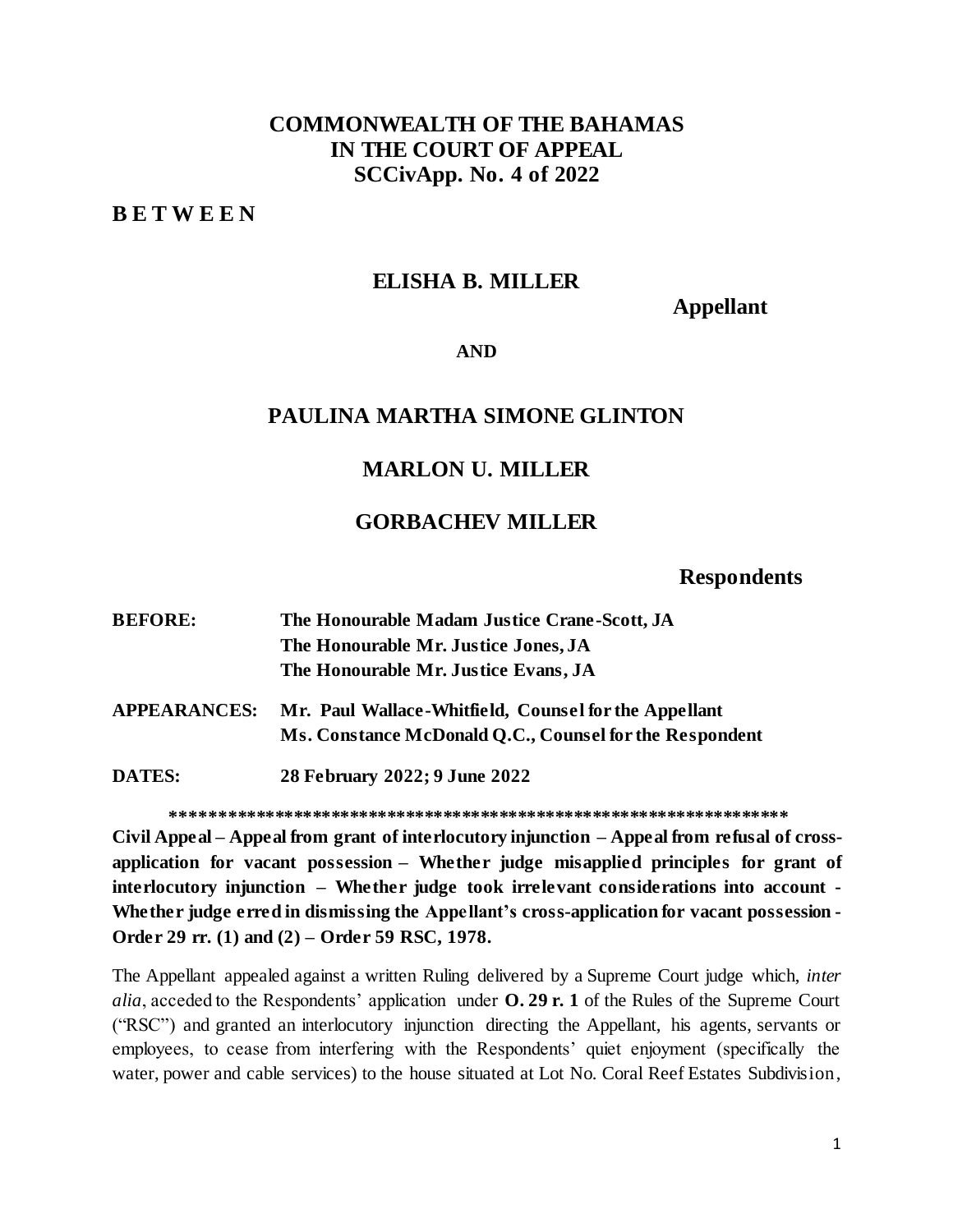Phase 2, in the City of Freeport, in the Island of Grand Bahama until the determination of the Respondents' substantive action.

The Appellant further appealed the judge's further order which dismissed his Cross-Summons pursuant to **Order 29 r. 2** and the inherent jurisdiction in which he sought an order granting him vacant possession of the above property.

The Appellant filed 14 grounds of appeal which sought to impugn the exercise of the learned judge's discretion in various ways.

After hearing arguments, the Court took time to consider its decision.

*Held*: For all the reasons set out in this judgment, the appeal is dismissed. The usual order is that costs follow the event. Accordingly, the Appellant shall pay the Respondents' costs of the appeal, such costs to be taxed if not agreed.

In the circumstances of this case the judge's decision to grant the interlocutory injunction was not unreasonable and discloses no error of law. The evidence shows that after voluntarily leaving the house, the Appellant had repeatedly caused the utilities to the house where the Respondents still lived, to be disconnected.

In seeking an interlocutory injunction, albeit for a second time, all that the Respondents really sought from the judge was an order which would restrain the Appellant from interfering with their previously unhindered enjoyment of the amenities to the house until trial of the substantive action. Damages would obviously not provide them with an adequate remedy for the inconvenience they would suffer in the interim pending resolution of the dispute; and in any event, the balance of convenience clearly lay in favour of the grant of interlocutory relief.

The Appellant's Cross-Summons for vacant possession was clearly ill-conceived. It was instituted under **O. 29 R.S.C.**, which, as the title suggests, is intended to facilitate, *inter alia*, the grant of interlocutory injunctions; as well as the detention and preservation or inspection of any property which is the subject matter of the cause or matter, or as to which any question may arise therein.

On an application for interlocutory relief, some resort to the pleadings and to the evidence will be inevitable. The fact that the judge has referred to the pleadings and to the affidavit evidence on the Court file without more does not automatically mean that the judge has taken account of irrelevant material, or that a "mini-trial" has erroneously been held.

We are further satisfied that nothing in the learned judge's Ruling suggests that she was influenced to dismiss the Appellant's Cross-Summons by findings she had earlier made in relation to the Respondents' Summons. On the contrary, the judge's decision to dismiss the Cross-Summons was based on her finding (at paragraph 26 of her Ruling) that the Appellant's cross-application sought a remedy which lay at the heart of the substantive dispute and which will be determined at trial.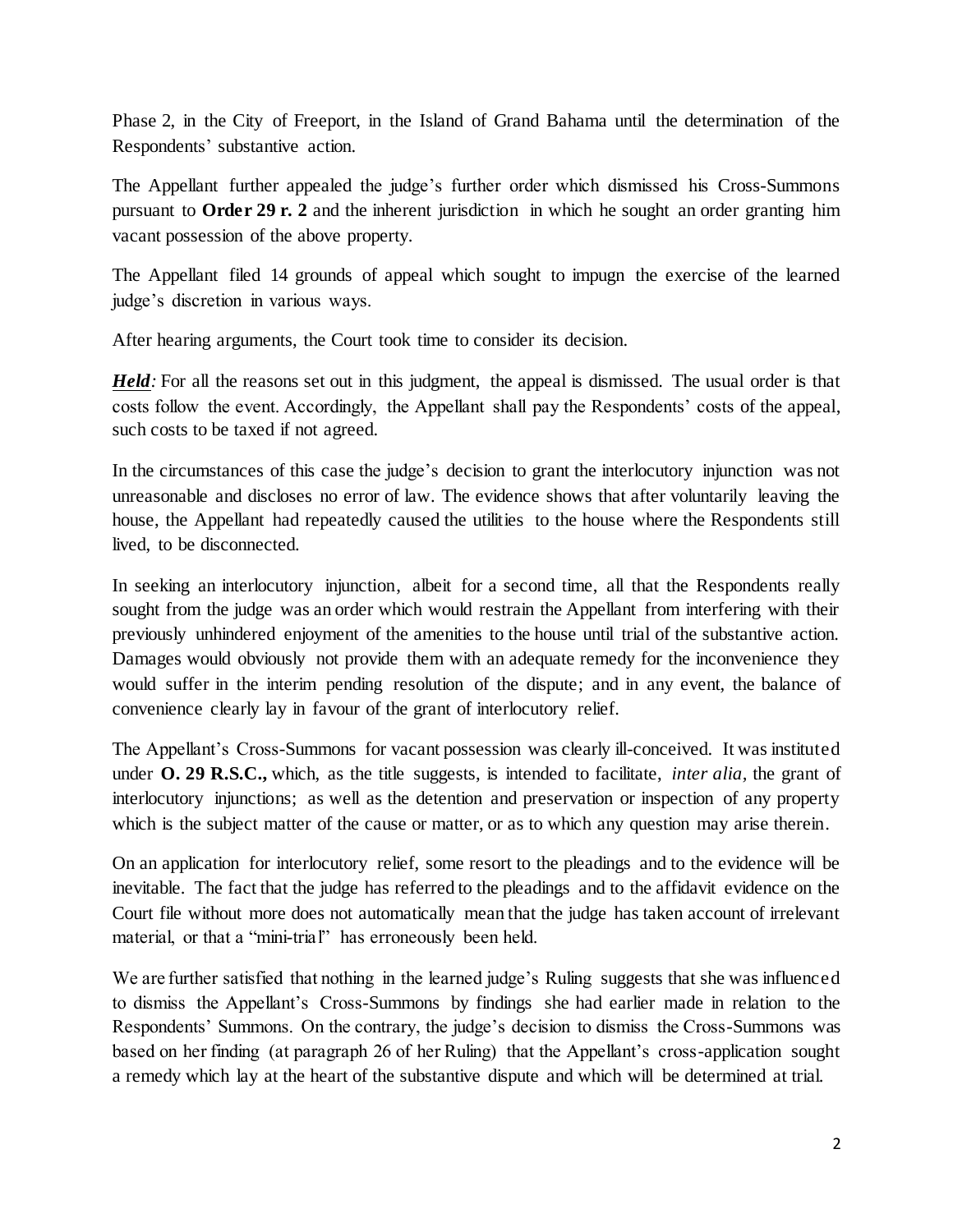*American Cyanamid v. Ethicon Limited, [1975] A.C. 396;* considered *Business Ventures Solutions Inc v. Anthony Tharpe [2022] JMSC Civ. 15;* mentioned *Chaplain v. Barnett (1912)* 28 T.L.R. 256; mentioned *Franses v. Somar Al Assad and others,* [2007] EWHC 2442 (Ch); *considered National Commercial Bank Jamaica Limited v. Olint Corp. Limited,* [2009] UKPC 16; considered *Regina v. Secretary of State for Transport ex parte Factortame Ltd et al (No. 2)* [1991] 1 AC 603; mentioned

*Scott v. Mercantile Accident Insurance Co.,* (1892) 8 T.L.R. 320; mentioned

# **JUDGMENT** \_\_\_\_\_\_\_\_\_\_\_\_\_\_\_\_\_\_\_\_\_\_\_\_\_\_\_\_\_\_\_\_\_\_\_\_\_\_\_\_\_\_\_\_\_\_\_\_\_\_\_\_\_\_\_\_\_\_\_\_\_\_\_\_\_\_\_\_\_\_\_\_\_\_\_\_\_\_

\_\_\_\_\_\_\_\_\_\_\_\_\_\_\_\_\_\_\_\_\_\_\_\_\_\_\_\_\_\_\_\_\_\_\_\_\_\_\_\_\_\_\_\_\_\_\_\_\_\_\_\_\_\_\_\_\_\_\_\_\_\_\_\_\_\_\_\_\_\_\_\_\_\_\_\_\_\_

## **Decision delivered by The Honourable Madam Justice Crane-Scott, JA**

#### **Introduction**

- 1. This is an appeal by the Appellant against a written Ruling of the Honourable Madam Justice Hanna-Adderley handed down in the Supreme Court on 20 December, 2021 in which she, *inter alia*, acceded to the Respondents' application under **O. 29 r. 1** of the Rules of the Supreme Court ("RSC") and granted an interlocutory injunction directing the Appellant, his agents, servants or employees, to cease from interfering with the Respondents' quiet enjoyment (specifically the water, power and cable services) of the house situated at Lot No. 26 Coral Reef Estates Subdivision, Phase 2, in the City of Freeport, in the Island of Grand Bahama ("the property") until the determination of the substantive action.
- 2. The Appellant further appeals the judge's further order which dismissed his Cross-Summons pursuant to **Order 29 r. 2** and the inherent jurisdiction which sought an order granting him vacant possession of the property.
- 3. After hearing the parties' respective arguments, we reserved to consider the grounds of appeal.
- 4. We have dismissed the appeal. The detailed reasons for our decision appear below.
- 5. The following background to the appeal, including excerpts from the judge's written Ruling, will set the stage for examination of the grounds of appeal.

### **Background**

6. According to the affidavit evidence, the Appellant and the 1st Respondent had lived together in a common law relationship for some 35 years. In or about October 1999, the Appellant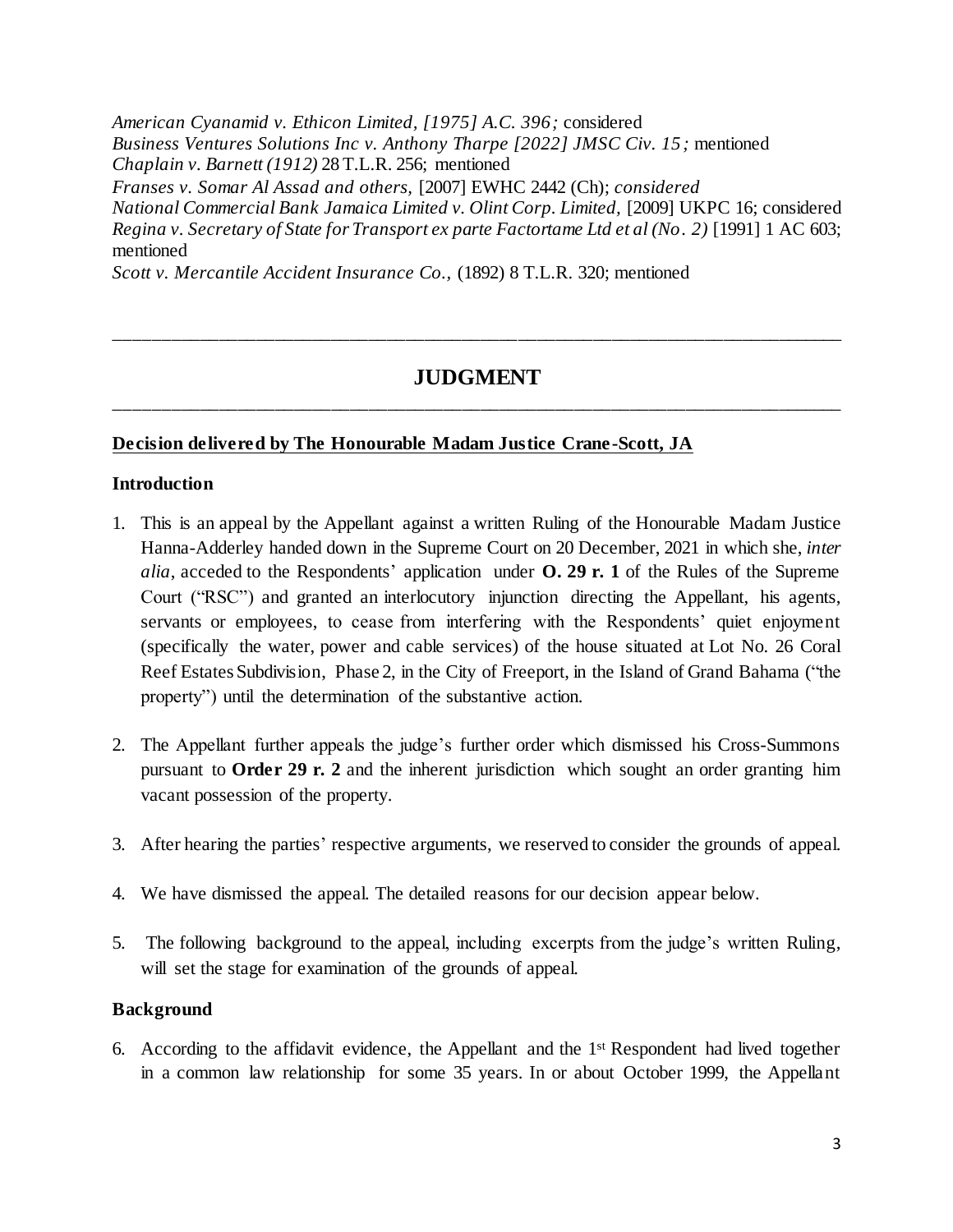purchased the property in question in his sole name and the house served as their residence and that of their children for over two decades.

- 7. In 2019 the Appellant vacated the residence and informed the Respondents that he was getting married. The 1<sup>st</sup> Respondent was subsequently advised by way of letter addressed to her by the Appellant's attorney-at-law that the house had been appraised for the sum of \$150,000.00 and that she and the children had the right of first refusal to purchase it for that sum failing which the house would be sold. The Respondents were given 90 days to secure financing. They were also informed that if the property were sold to a third-party, they would have to vacate the property before the sale.
- 8. On 27 November 2020, the Respondents having not accepted the offer, the Appellant wrote to the 1st Respondent once again. He confirmed*, inter alia,* that on 24 September 2020 he had told her that his offer for the Respondents to purchase the house still stood but that the electricity and all other utilities would be turned off with effect from 15 December 2020. He enclosed a cheque for \$ 2,000.00 to assist her with relocating and gave his permission for her to remove certain items from the home.
- 9. On 17 December 2020, the Appellant left the house for good and disconnected the electricity followed by the cable service. On 16 March 2021, he commenced eviction proceedings against them in the Magistrate's Court.
- 10. On or about 18 June 2021, the Respondents commenced proceedings against the Appellant by way of Originating Summons seeking a declaration as to their entitlement to an equitable interest in the property. The proceedings were subsequently converted to a Writ action by an Order of Court and directions given for the filing and service of the pleadings.
- 11. On or about 29 June 2021, the 1st Respondent discovered that the water to the property had been disconnected. On 9 July 2021 she obtained an interlocutory injunction from Justice Andrew Forbes in the Supreme Court for the restoration of all the utilities. The utilities were restored in obedience to the Court's Order. The injunction, however, expired after 30 days and was not renewed.
- 12. In September 2021, the Appellant again disconnected the electricity, water, and cable services to the property. On 8 October 2021, the Respondents applied by Summons once again for an interlocutory injunction returnable on 19 October 2021. Their Summons sought the following interlocutory relief:

# **"1. An order pursuant to Order 29 Rule 1 of the Supreme Court that the Defendant, his agents, servants or employees cease from interfering**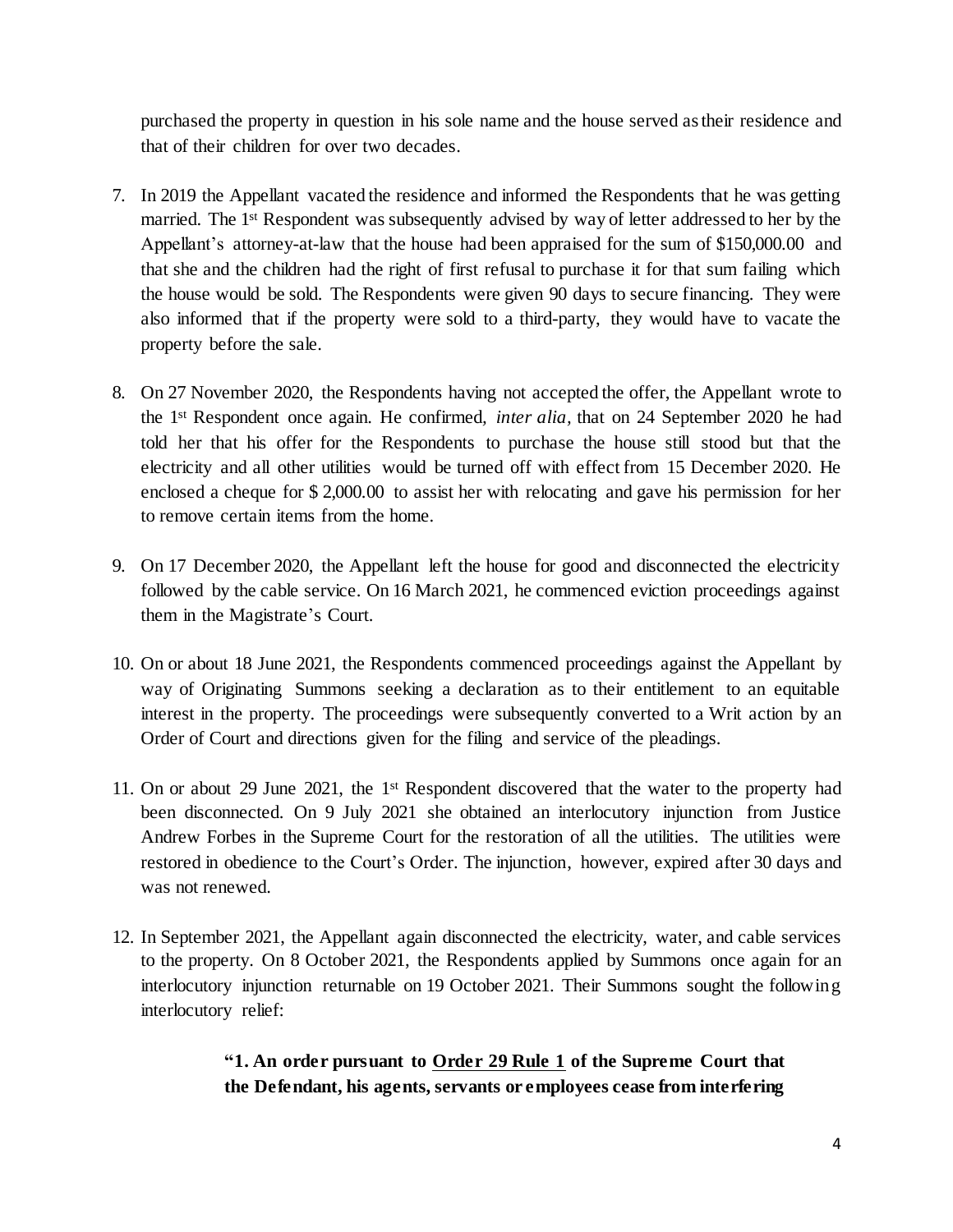**with the Plaintiff's quiet enjoyment (particularly that the Plaintiff cease from interfering with the water, power and cable) of the house located at no. 26 Coral Reef Estates Subdivision, Phase 2, in the City of Freeport until the matter herein is determined by the Court.**

**2. An order that the Defendant restore the electricity, cable and water to the house. Alternatively, an Order that the Grand Bahama Utility Company Limited, The Grand Bahama Power Company Limited and Cable Bahamas be authorized to connect utilities in the Plaintiff's names.**

**3. And (sic) Order that the Defendant pays the costs of this Application. 4. Such further or other relief as to this Honorable Court shall seem just pursuant to Order 29 rule 2(4)." [Emphasis added]**

13. The Appellant filed a Cross-Summons on 13 October 2021. The Cross-Summons was also returnable on 19 October 2021. He sought an order for vacant possession of the house pursuant to **O. 29 r. 2 RSC** and the inherent jurisdiction of the Supreme Court:

> **"1. Granting the Defendant vacant possession of all that house and property situate at and known as Lot No. 26 Coral Reef Estates Subdivision, Phase 2, in the City of Freeport, in the Island of Grand Bahama forthwith.**

**2. That all the parties be at liberty to apply.**

**AND that the Costs of this application may be costs in the cause." [Emphasis added]**

### **The Judge's Order**

14. As noted, both applications came on for hearing before the learned judge on 19 October 2021. After hearing the contending arguments, the learned judge reserved her decision. On 20 December 2021, she handed down her written Ruling. Between paragraphs 25 and 29, she disposed of both applications in the following terms:

### **"Disposition**

**Plaintiff's application**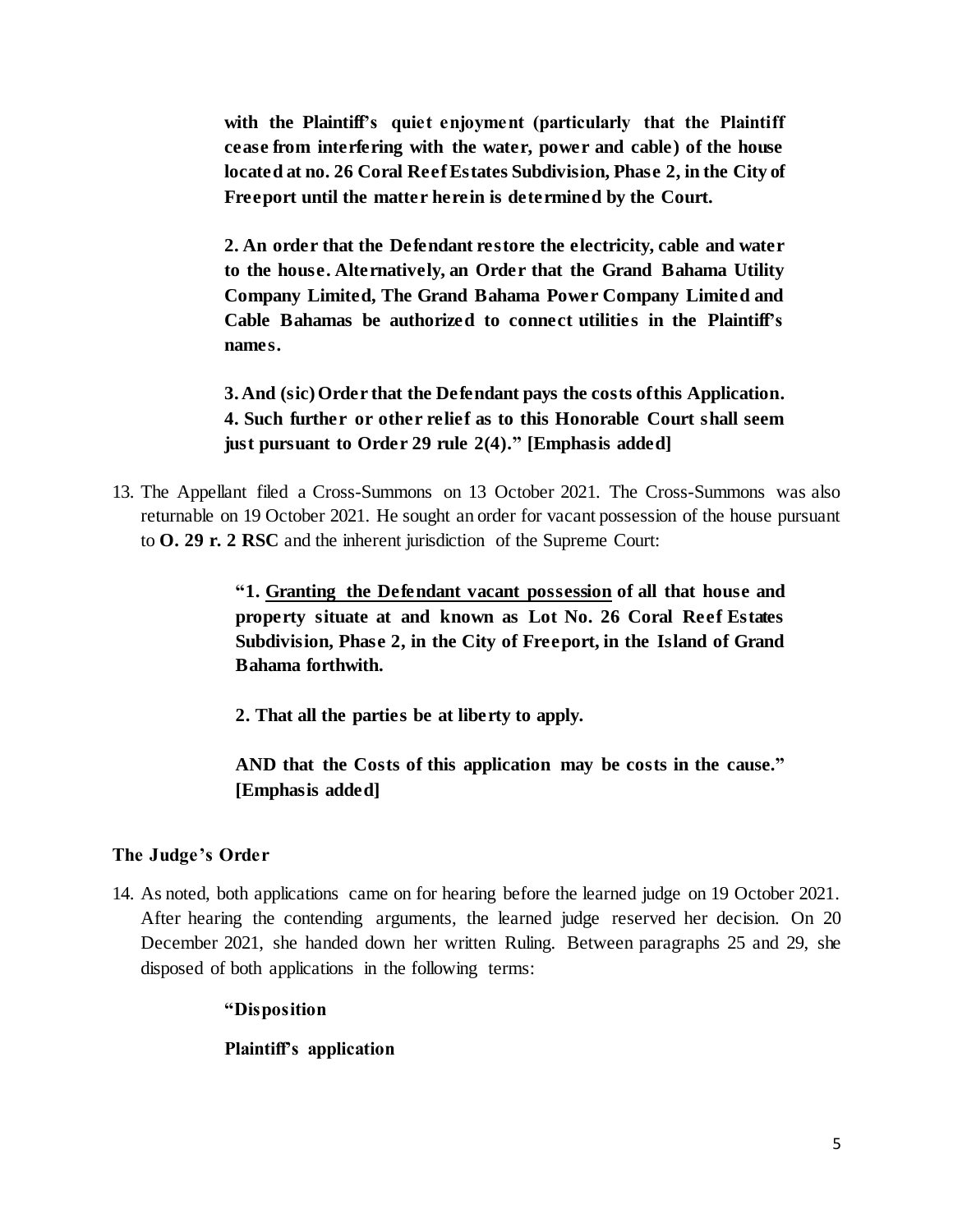**25. Therefore, having considered all of the relevant facts, having accepted the submissions of Counsel for the Plaintiffs and having applied the principles laid out in** *American Cyanamid* **I have come to the determination that the Plaintiffs' application for injunctive relief ought to be granted. The Defendant is to restore immediately the power, cable and water services to the house and the Plaintiffs are to continue to pay for those services until the completion of the trial in this action.**

**Defendant's application**

**26. Having decided the Plaintiffs' application in their favor, the Defendant having had an opportunity to vehemently oppose the same, I am of the view that I need not go on to consider the Defendant's application for injunctive relief, which in my view has fallen away and which perhaps ought not to have been taken out as it seeks a remedy which is the crux of and which will be determined in the substantive hearing. The Summons is dismissed.**

**Costs**

**27. Costs are always in the discretion of the Court and as such costs usually follow the event save for unusual circumstances or exceptions to justify the departure from that rule exist. I see no such unusual circumstances or exceptions.**

**28. Therefore, the Plaintiffs are awarded their costs occasioned by their application to be taxed if not agreed, such costs to be determined at the conclusion of the trial of this action. However, the Defendant's application has fallen away and I therefore, make no order as to costs in respect of the Defendant's application for injunctive relief.**

**29. The Defendant is granted leave to appeal this discretion." [Emphasis added]**

#### **The Grounds of Appeal**

15. In his Notice of Appeal Motion filed on 4 January 2022, the Appellant raised 14 grounds of appeal. The grounds all seek to impugn the exercise of the learned judge's discretion in various ways. For ease of discussion, they are reproduced in full below:

> **"1. That the learned judge erred or was wrong in law for hearing the Plaintiffs' Summons for an Order for an interlocutory injunction**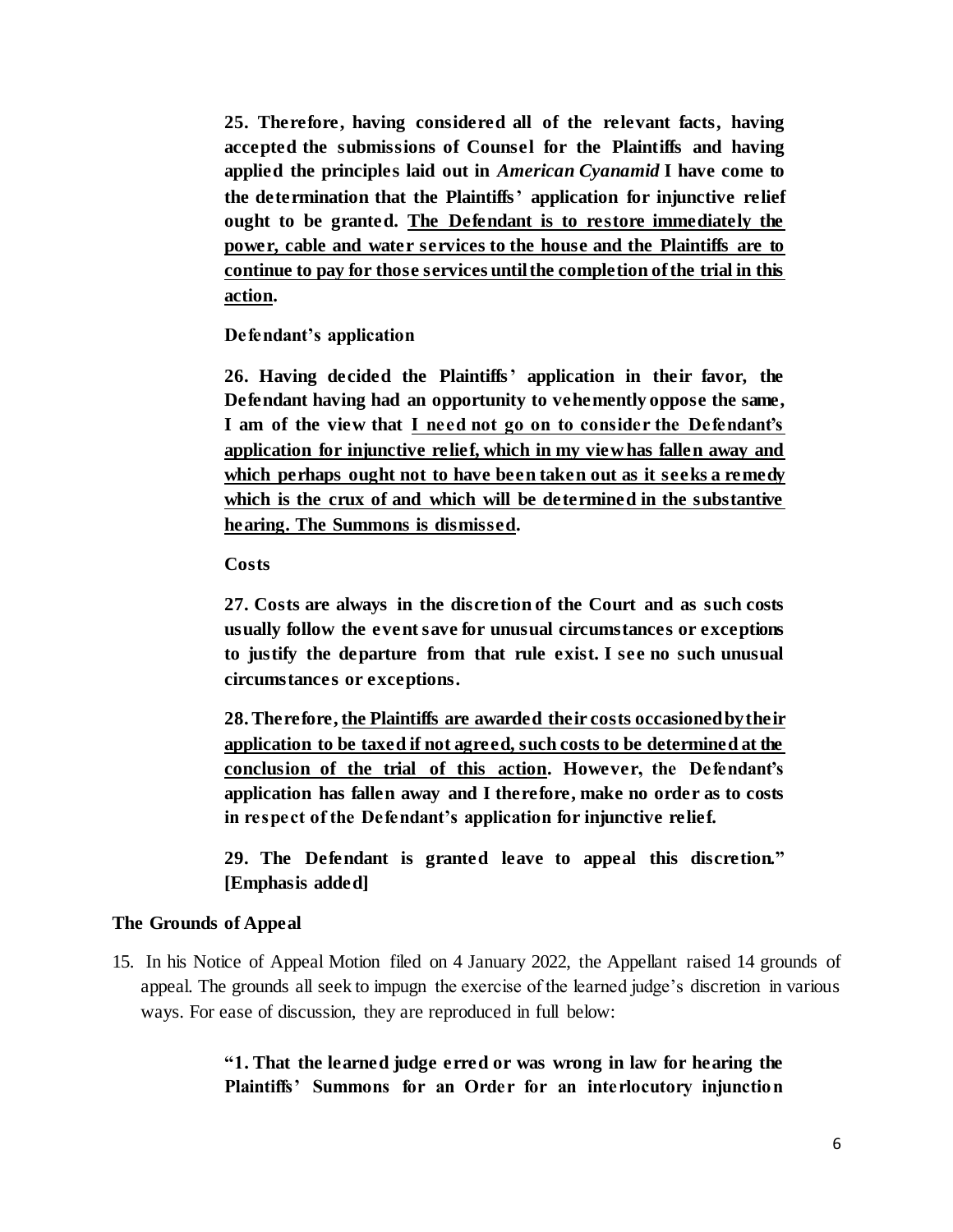**without the Plaintiffs having filed an Affidavit in support of their application;** 

**2. That the learned judge erred or was wrong in law for having misconstrued and misapplied the principles of AMERICAN CYANAMID v ETHICON LTD. [1975] A.C. 396;** 

**3.That in arriving at her decision to order the grant of an interlocutory injunction to the Plaintiffs the learned judge erred or was wrong in law for taking irrelevant matters into consideration and for failing to take relevant matters into consideration;** 

**4. That in arriving at her decision to order the dismissal of the Defendant/Appellant's Summons for an interlocutory injunction the learned judge erred or was wrong in law for taking irrelevant matters into consideration and for failing to take relevant matte rs into consideration;** 

**5. That the learned judge erred or was wrong in law for failing to correctly apply the principles contained in AMERICAN CYANAMID v ETHICON LTD. [1975] A.C. 396 to the Plaintiffs' application for an interlocutory injunction, particularly the principle with respect to the adequacy of damages as an adequate remedy for the Defendant in the event that the interlocutory injunction was wrongly granted to the Plaintiffs;** 

**6. That the learned judge erred or was wrong in law for failing to correctly apply the principles contained in AMERICAN CYANAMID v ETHICON LTD. [1975] A.C. 396 to the Plaintiffs' application for an interlocutory injunction, particularly the principle with respect to the undertaking in damages given by the Plaintiffs to the Defendant, and /or its adequacy or sufficiency in the circumstances of the case;** 

**7. That the learned judge erred or was wrong in law for holding that the Defendant had adduced no evidence in his Affidavit in opposition to the Plaintiffs' application as to what loss he is incurring by the Plaintiffs' continued occupation of the house, when the Defendant by Paragraph 2 of his Affidavit filed the 13 October 2021 stated that his sole income was his pension in the sum of \$932.55 per month, and that**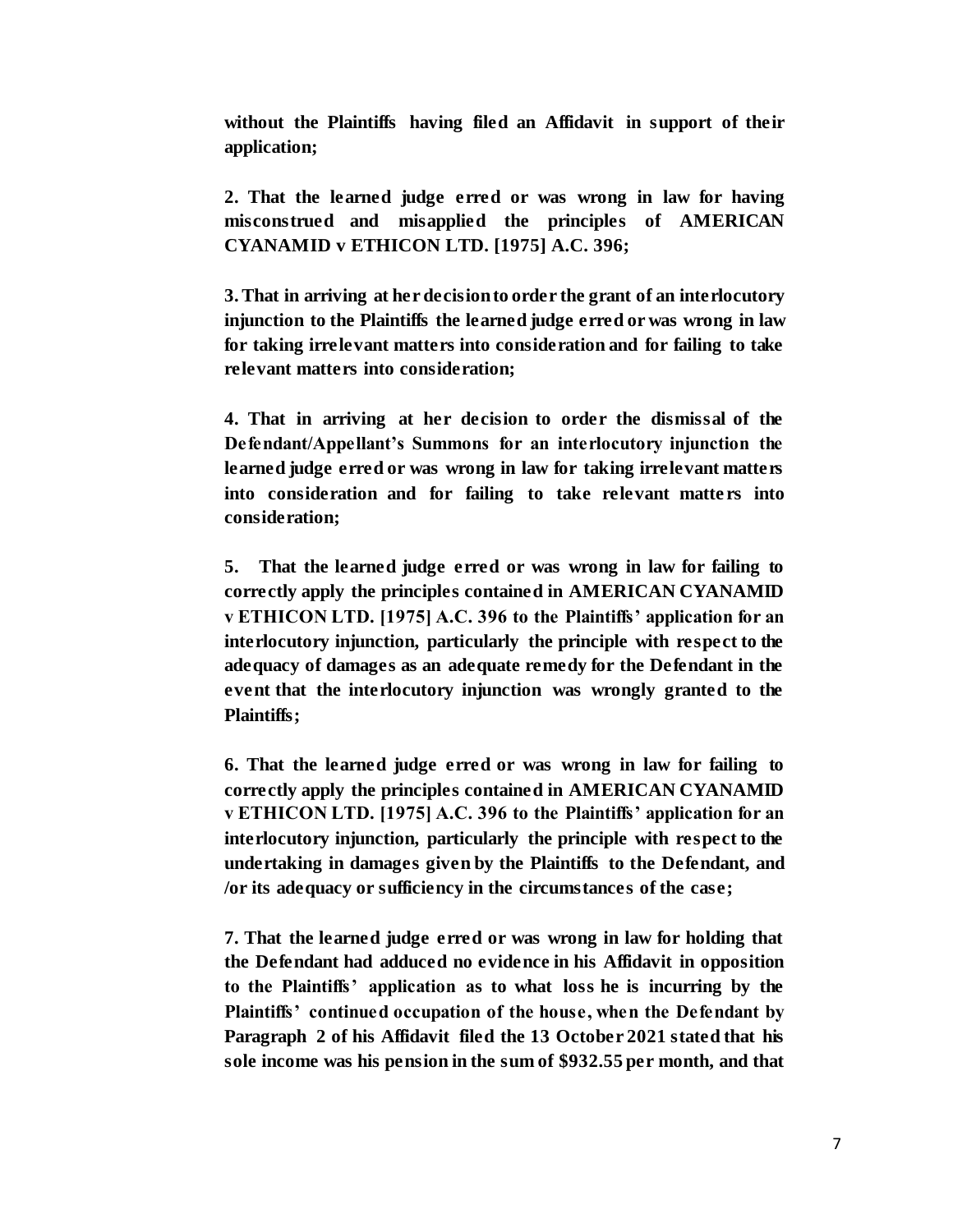**he was, as a consequence of the said occupation of the house, obliged to pay rent in the sum of \$700.00 per month;** 

**8. That the learned judge erred or was wrong in law when she concluded at Paragraph 21 of her Ruling that** *"it is not known what the house would fetch on a sale on the open market"***, when there was evidence of an Appraisal Report of which the learned judge makes mention at Paragraph 4 of her said Ruling, appraising the said house at \$150,000.00 in the currency of The Commonwealth of The Bahamas;**

**9. That the learned judge erred or was wrong in law for ruling that the balance of convenience lay in favour of the Plaintiffs and maintaining the** *status quo***, when in fact the** *status quo* **was that the power water and cable services were (and therefore remain) disconnected;**

**10.That the learned judge erred or was wrong in law for failing to give any or any proper consideration to the Defendant/Appellant's application for an interlocutory injunction for vacant possession of the property and premises situate at and known as Lot No. 26 Coral Reef Estates Subdivision Phase 2, Freeport, Grand Bahama;** 

**11.That the learned judge erred or was wrong in law for ruling that the application was the crux of the substantive action when in fact the Plaintiffs' action is concerned with an alleged equitable interest in the house and/or an alleged half-share interest in the proceeds of any sale of the property, less the expenses of any sale;**

**12. That the learned trial judge erred or was wrong in law for concluding and ruling that** *"urgency is not a criteria [sic] which the court considers in determining whether to grant injunctive relief in inter partes proceedings"***, which is inconsistent with the provisions of Order 29 Rules 9(2) and 9(3), Rules of the Supreme Court;**

**13. That the learned trial judge erred or was wrong in law for misconstruing and misapplying the principle(s) enunciated in paragraph 67 of FRANSES v SOMAR AL ASSAD et al [2007] EWHC 2442,**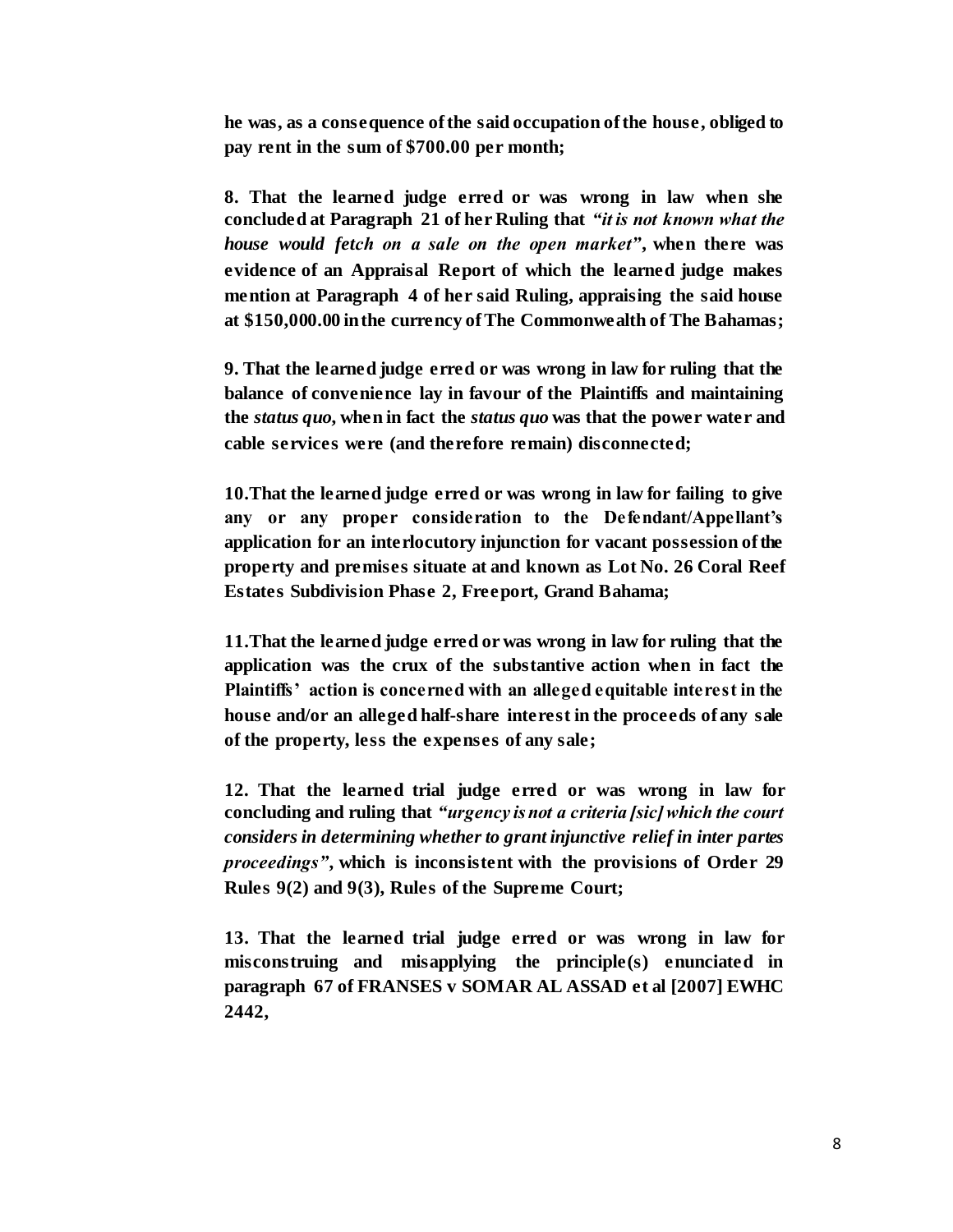**14. That the learned trial judge erred or was wrong in law for pronouncing that Costs usually follow the event and then making the Costs Order which she in fact made."**

- 16. For convenience the grounds of appeal may be grouped and examined under the following broad headings:
	- i. Challenges to the exercise of the judge's discretion to grant the Respondents' application for an interlocutory injunction – *(grounds 1, 2, 3, 5, 6, 7, 8, 9, 12 & 13)*
	- ii. Challenges to the judge's refusal to hear the Appellant's Cross-Summons seeking vacant possession – *(grounds 4, 10 & 11)*
	- iii. Challenge to the Costs Order *(ground 14)*

# *Grounds 1, 2, 3, 5, 6, 7, 8, 9, 12 & 13 – Challenges to the exercise of the judge's discretion to grant the Respondents' application for an interlocutory injunction*

- 17. *Ground 1*: On Ground 1 the Appellant contends that the Respondents failed to file and serve an affidavit-in-support of their Summons of 8 October 2021 seeking an interlocutory injunction. He submits that this was a procedural irregularity which disadvantaged him in defending the application.
- 18. In response, Counsel for the Respondents, Ms. McDonald says that the record will show that this was the Respondents' second application for an injunction and that their Summons was in fact supported by 3 affidavits filed on 18 June, 2 July, and 23 September 2021 respectively. The 3 affidavits were already on the Court file and the Appellant could not seriously contend that he was disadvantaged by the Respondents not filing fresh affidavits as alleged.
- 19. Having considered the contending submissions and examined the transcripts of the hearing before the learned judge, we are satisfied that the ground has very little merit. The transcript of 19 October 2021 reveals that at the start of the hearing, Counsel for the Appellant, Mr. Wallace-Whitfield complained to the judge that he had not been served with a supporting affidavit. [See pages 17-20 of the Record.]
- 20. Following an inquiry by the judge, the following exchange between the judge and both attorneys is observed:

### **"THE COURT: Okay. Ms. McDonald, what's happening?**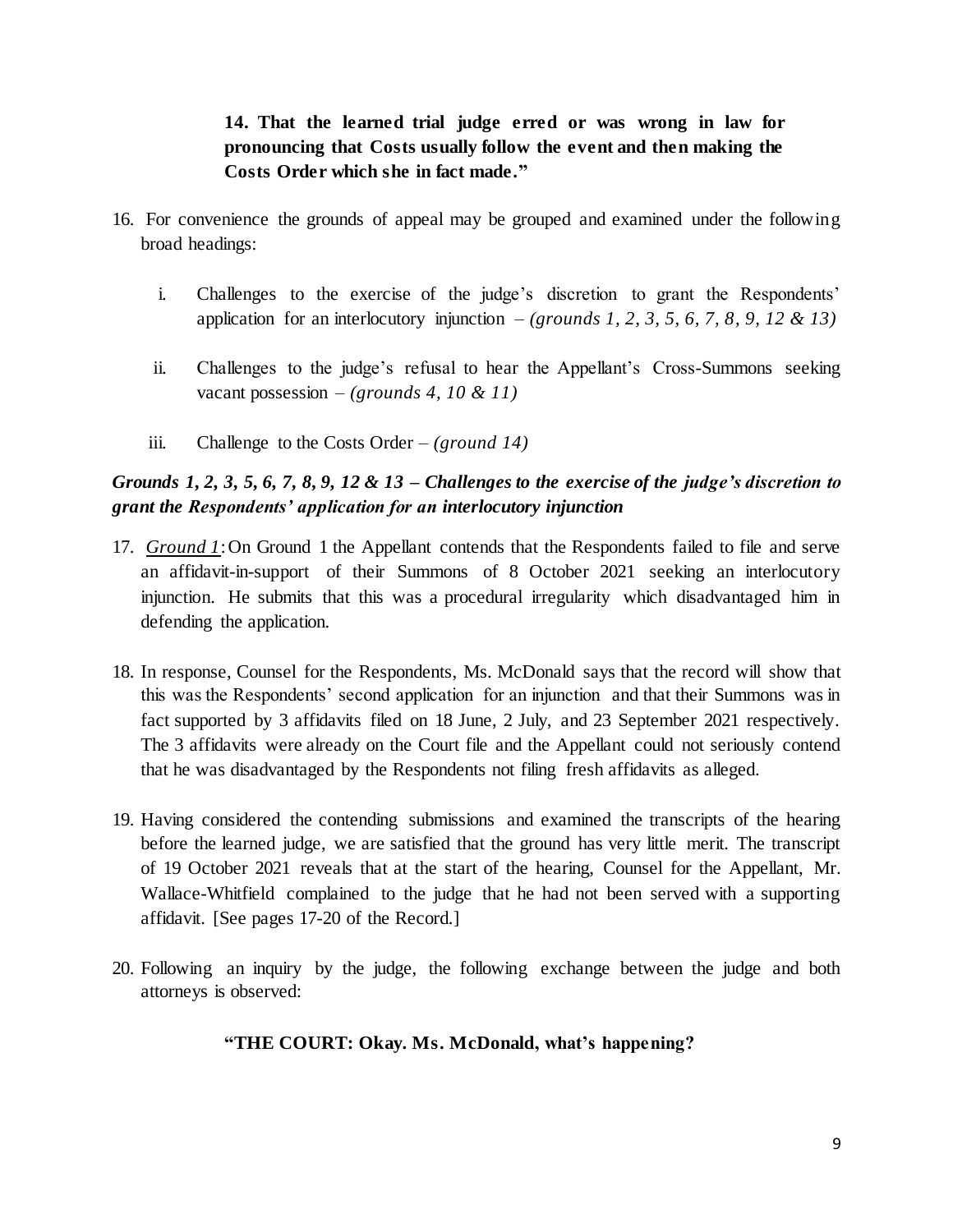**MS. MCDONALD: My Lady, we are relying on the three Affidavits that we already filed in the Application. There was no need to file an additional Affidavit because there's no additional factual situation that we have to put before the Court.**

**THE COURT: Okay. … THE COURT: … So, Mr. Wallace-Whitfield, that clears up the evidence she's going to be relying on? …**

**MR. WALLACE-WHITFIELD: Well, very well. But my Lady, what she could or should have done, in my humble submission, is file a simple affidavit saying that she's relying on these other…**

**THE COURT: No. That's not required. They're on record and you have them." [Emphasis added]**

- 21. In short, the learned judge over-ruled Mr. Wallace-Whitfield's complaint regarding the nonservice of fresh affidavits to support the application. Ms. McDonald then identified the 3 affidavits on which she relied and proceeded to move the Respondents' application under **Order 29 r.1 RSC**.
- 22. The following excerpts from the transcript located at pages 19-20 of the Record, speak for themselves:

**"THE COURT: …run through the materials…the documents relied on, please.**

**…**

**Ms. MCDONALD: My Lady, this is an Application for an injunction. The Summons was filed October 8, 2021. The Plaintiffs are relying on three affidavits, my Lady. The three affidavits were filed on the 2nd of July, 2021; the 18th July, 2021; and the 23rd September, 2021. And my Lady,…the Application is made under Order 29 rule 1…" [Emphasis added]**

23. As the Record shows, after Ms. McDonald had moved her application for the interlocutory injunction, Mr. Wallace-Whitfield replied. As appears from the transcripts located between pages 31 through 38 of the Record, he drew the judge's attention to the Appellant's affidavit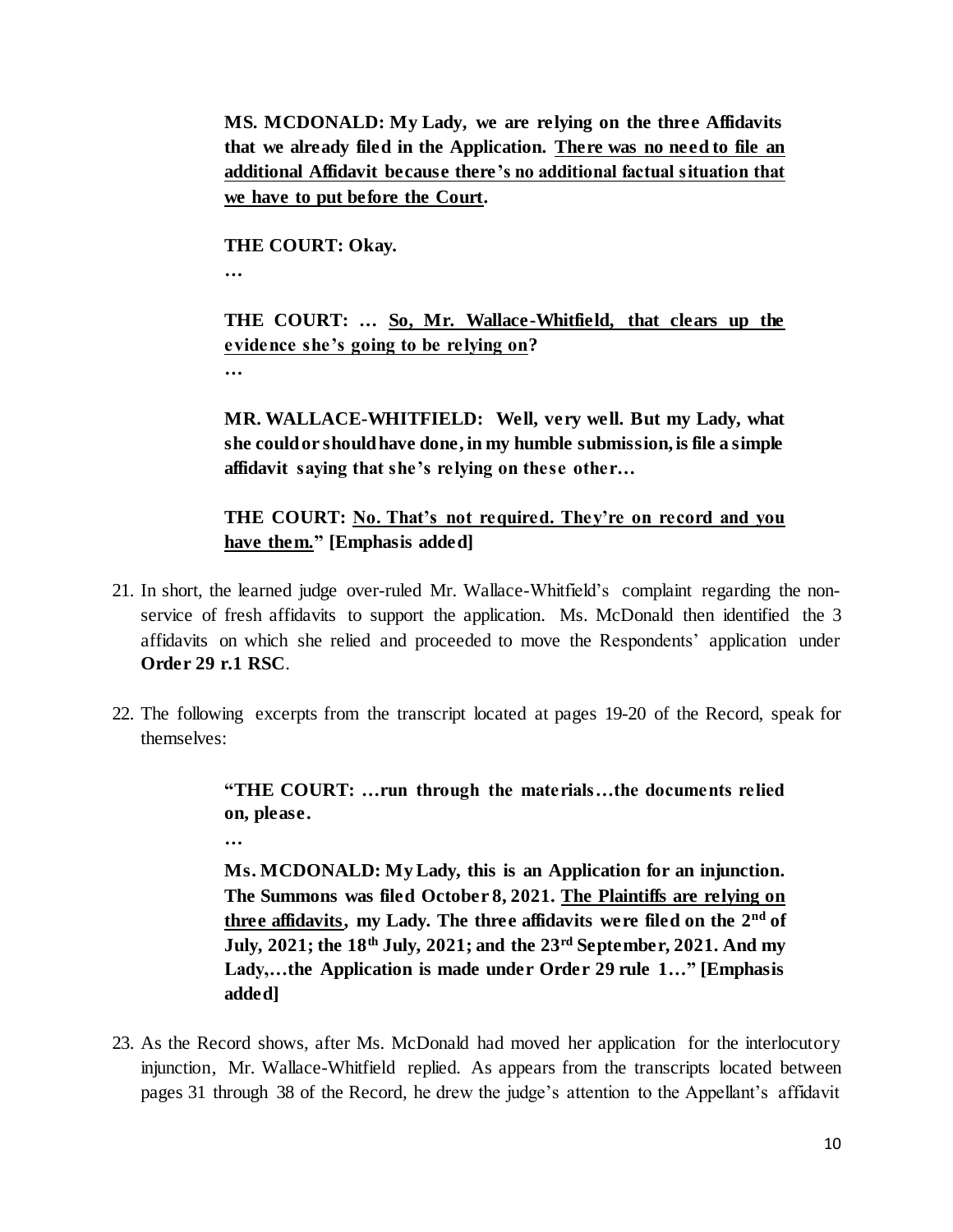of 14 October 2021 opposing the grant of the injunction. He cited the well-known authority of **American Cyanamid v. Ethicon Limited,** [1975] A.C. 396 and submitted that the Respondents had failed to establish that the interlocutory injunctions they applied for were required as a matter of urgency.

- 24. The extract of the transcript seen at page 37 of the Record reveals that Mr. Wallace-Whitfield referred to the Appellant's affidavit and drew attention, *inter alia,* to the 2-month delay which had transpired between the lapse the 30-day injunction granted by Forbes J in July 2021, and 8 October 2021 when the Respondents' filed their second Summons seeking the same relief. He further submitted that the contents of the Respondents' various affidavits were contradictory as to exactly when the utilities to the house had in fact been disconnected by the Appellant as the Respondents alleged.
- 25. While the Respondents in this case did not see the need to file fresh affidavits to support their second Summons of 8 October 2021, we are satisfied that the Appellant was not prejudiced or disadvantaged in anyway. This is obvious from the Appellant's affidavit of 14 October 2021 filed in opposition to the Summons. In his affidavit the Appellant referenced the Respondents' earlier affidavits on the Supreme Court file and sought to undermine the second Summons on the basis that the interlocutory relief which they again sought was not urgent due to delay.
- 26. While an affidavit-in-support is invariably required to ground an application for relief under **O. 29 r. 1 R.S.C.**, given the facts of this case where the supporting affidavits were already on the Court file and there were no additional facts to be placed before the judge, the filing of a fresh affidavit was unnecessary. While the Summons might have included a notation to the effect that it was supported by affidavits already filed and served and in the court file, this is not required by the rules. The Appellant also relied on the earlier affidavits and was clearly not disadvantaged in any way. As noted, the contents of the Appellant's affidavit opposing the second application clearly attests to this. Ground 1 is without merit and is dismissed.
- 27. Grounds 2, 3, 5, 6, 7, 8, 9, 12 & 13 all clearly overlap. Collectively they all relate to the Appellant's general complaint about the correctness of the learned judge's decision and specifically to the exercise of her discretion under **O. 29 r. 1** to grant the Respondents an interlocutory injunction pending the outcome of the substantive proceedings.
- 28. *Ground 2:* Counsel for the Appellant, Mr. Wallace-Whitfield, relied on his written Submissions filed on 21 February 2022. In relation to ground 2 he submitted that the judge had misconstrued and misapplied the principles for the grant of interlocutory injunctions enunciated in **American Cyanamid** *(above*). He also laid over for our consideration the observations of Lord Goff of Chieveley in **Regina v. Secretary of State for Transport ex parte Factortame Ltd et al (No. 2),** [1991] 1 AC 603; the Privy Council decision of **National**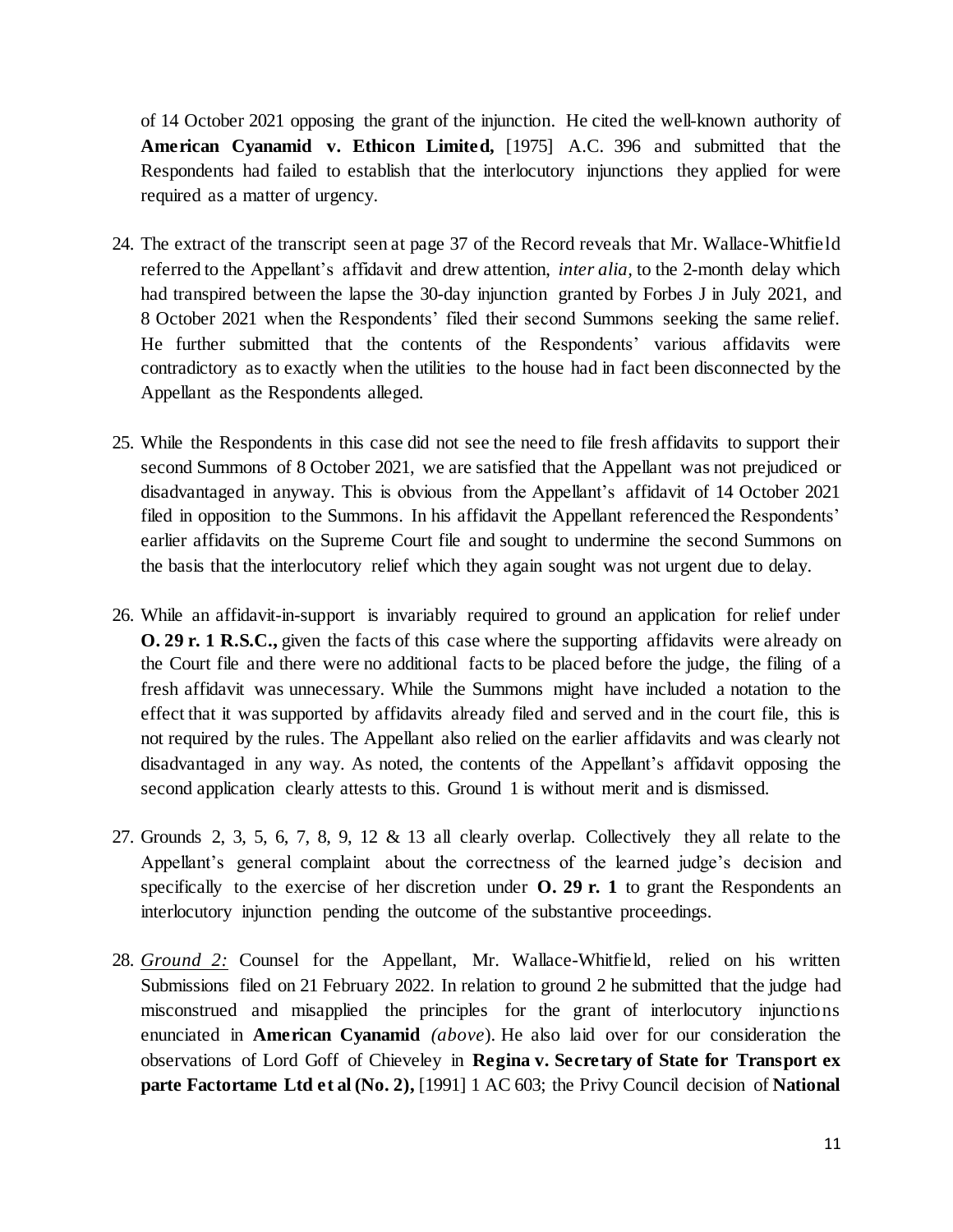**Commercial Bank Jamaica Limited v. Olint Corp. Limited**, [2009] UKPC 16 and the Jamaican Court of Appeal decision in **Business Ventures Solutions Inc v. Anthony Tharpe**  [2022] JMSC Civ. 15.

- 29. In her response, Ms. McDonald pointed out (correctly so) that apart from simply laying over the above authorities, Mr. Wallace-Whitfield failed to specify the specific paragraph or paragraphs of the Ruling to which ground 2 related. Nor was there any indication as to what principle or principles had allegedly been misconstrued or misapplied by the judge. Regrettably, we found ourselves in a similar position as Ms. McDonald as due to the broad manner in which ground 2 is drafted, it is impossible for us to discern the specific error (or errors) about which complaint is made. In the circumstances, ground 2 is dismissed.
- 30. *Ground 3:* In ground 3, Mr. Wallace-Whitfield complained that the judge had erroneously summarized the parties' pleadings and the contents of their affidavits which are to stand as their Witness Statements at the trial of the substantive action. He suggested that these documents were irrelevant matters which the learned judge had erroneously taken into account. He further submitted that by having regard to the pleadings and the evidence, the judge had erroneously embarked on a "mini-trial" and accordingly, her decision to grant the interlocutory injunction was plainly wrong.
- 31. In response, Ms. McDonald submitted that the parties' respective pleadings in the substantive proceedings were already before the Court together with their respective affidavits. In essence, she said that the evidence which the judge had adverted provided the necessary background to the parties' dispute and was recounted in the judge's Ruling between paragraphs 5 through 11 under the heading "The Evidence".
- 32. Having considered ground 3 and the contending submissions, we find the Appellant's complaint to be without merit.
- 33. We agree with Mr. Wallace-Whitfield that (as Lord Diplock clearly explained in delivering the decision of the House of Lords in **American Cyanamid**) it is no part of the court's function at the interlocutory stage of the litigation **"…to try to resolve conflicts of evidence on affidavit as to facts on which the claims of either party may ultimately depend nor to decide difficult questions of law which call for detailed argument and mature. These are matters to be dealt with at the trial…"**
- 34. However, we do not agree that the judge's references to the pleadings and the evidence means that she conducted a "mini-trial" or that she had thereby committed an error of law as Mr. Wallace-Whitfield contends. Based on the Board's decision in **American Cyanamid,** it is obvious that while refraining from deciding the underlying claim, any court which is hearing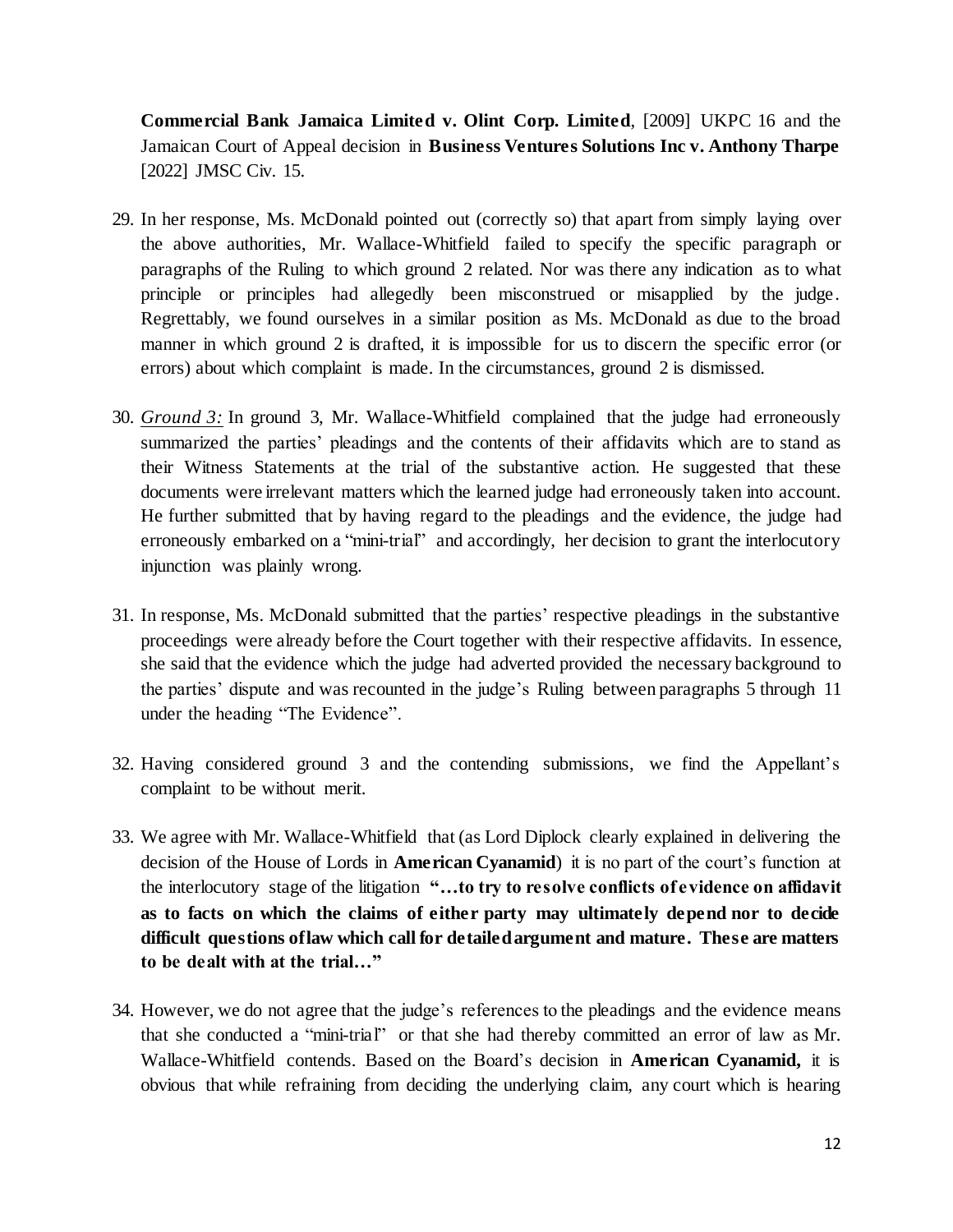an application for interlocutory relief, must nonetheless seek to obtain a broad appreciation of the claim as well as nature of the dispute which is to be ultimately determined at the substantive trial. Indeed, as Lord Diplock himself observed*,* **"the court no doubt must be satisfied that the claim is not frivolous or vexatious; in other words, that there is a serious question to be tried."**

- 35. It seems to us that on an application for interlocutory relief, some resort to the pleadings and to the evidence will be required. Mere references by the judge to the pleadings and to the affidavit evidence on the Court file without more will not automatically mean that the judge has taken account of irrelevant material or that a "mini-trial" has been held.
- 36. Having read the Ruling, we are satisfied that it clearly demonstrates that the learned judge was keenly aware of the limits of her inquiry on the hearing of the Respondent's Summons for interlocutory relief. The Ruling shows that after considering the contending submissions and examining the pleadings and the evidence, the judge satisfied herself (as required) regarding the nature of the dispute and the parties' respective contentions which were to be determined before her at trial.
- 37. At paragraphs 15 and 16 of the Ruling the judge stated:

**"15. The first consideration that must be given before granting an interim injunction is whether there is a serious issue to be tried.**

**16. Having considered both parties' submissions and the evidence before the Court I am satisfied that there is a dispute as to the beneficial ownership of the house by the Plaintiffs which can only be determined at trial." [Emphasis added]**

38. Furthermore, after expressly adverting to **American Cyanamid** and to Lord Diplock's exhortations against courts attempting at the interlocutory stage, to resolve *"conflicts of evidence"* on the affidavits or to decide *"difficult questions of law"*, the learned judge made the following finding:

> **"18. In the circumstances, on an application for injunctive relief the Court needs to be satisfied ONLY (emphasis mine) that there is a serious issue to be tried on the merits. So, I therefore conclude that there are triable issues to be determined by the Court." [Emphasis added]**

39. In short, in exercising her discretion on the application for interlocutory relief, the judge was entitled to examine the pleadings and the evidence before her for the purpose of satisfying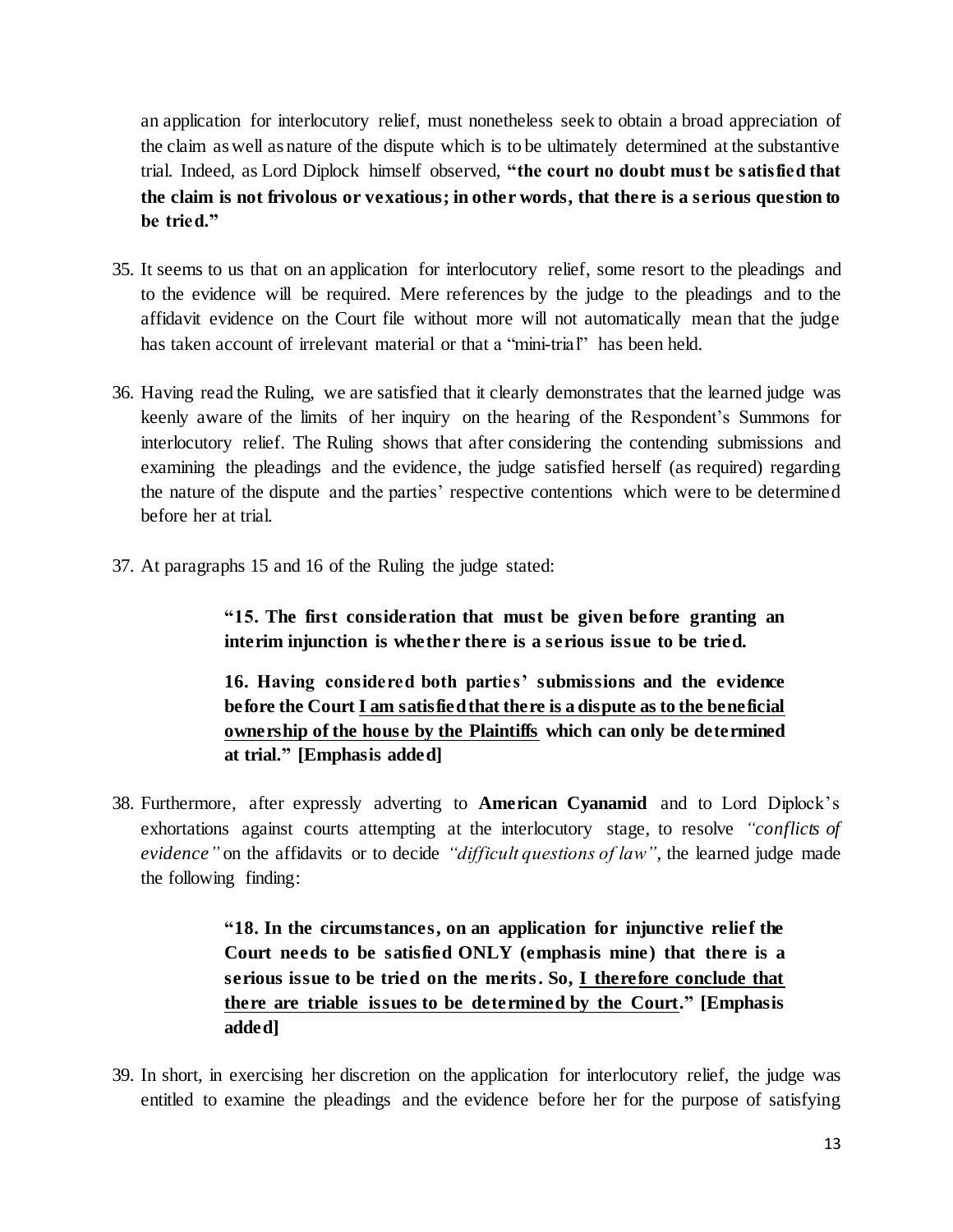herself that the underlying claim was not frivolous or vexatious and that there was indeed a serious issue to be determined at trial. We are satisfied that she dutifully did so and that she committed no error of law. Ground 3 is dismissed.

- 40. *Grounds 5, 6, 7, 8 & 9*: On Grounds 5 and 6 the Appellant alleges that the judge applied the wrong test when evaluating the adequacy of damages. At ground 7, he claims that the judge erred in failing to consider his affidavit evidence which set out his pension and his outgoings in relation to rent following his departure from the house. At ground 8 he alleges that the judge's statement at paragraph 21 of her Ruling that it was not known what the house would fetch on the open market was plainly wrong as there was in fact an Appraisal Report in evidence before the court to which the judge had referenced in her Ruling. In ground 9, the complaint was that at the time of the second Summons the *status quo* was that the utilities were in fact disconnected and so strictly speaking, an Order maintaining the *status quo* would mean that the utilities ought to remain disconnected. As there is some overlap, these 5 grounds will be considered together.
- 41. Between paragraphs 7 through 8 of his written Submissions, Mr. Wallace-Whitfield sought to impugn two aspects of the judge's decision located at paragraphs 7(b) and 19 respectively of the written Ruling. These paragraphs, he said, would show that the judge had applied the wrong test by erroneously only considering whether damages were an adequate remedy for the Respondents. In his view, the correct test was whether damages were adequate remedy for either party. In support of this submission, he referred to Lord Hoffman's observations at paragraph [16] of the Board's decision in **Olint.**
- 42. In relation to ground 6, he submitted that the judge ordered the undertaking in damages in the absence of any evidentiary material from the Respondents and without exploring their earnings or salaries to enable her to determine whether they would be in a position to pay in the event that they were to be ordered to pay damages to the Appellant. As for ground 7, Mr. Wallace-Whitfield submitted that the judge's statement at paragraph 22 that the Appellant had adduced no evidence to show what loss he was incurring by the Respondent's continued occupation of the house was clearly erroneous in view of paragraph 2 of the Appellant's affidavit where he had stated that his only income was his pension of \$932.55 out of which he paid a monthly rental of \$700.00.
- 43. In response, Ms. McDonald drew attention to Lord Hoffman's further observations at paragraphs [17] and [18] of **Olint** which, she claimed, would provide the context to paragraph [16] on which Mr. Wallace-Whitfield relied. She submitted that the learned judge had correctly assessed the question of the adequacy of damages; and had considered the evidence and correctly determined where the balance of convenience lay. In her view, the grounds of appeal are without merit and should be dismissed. We agree.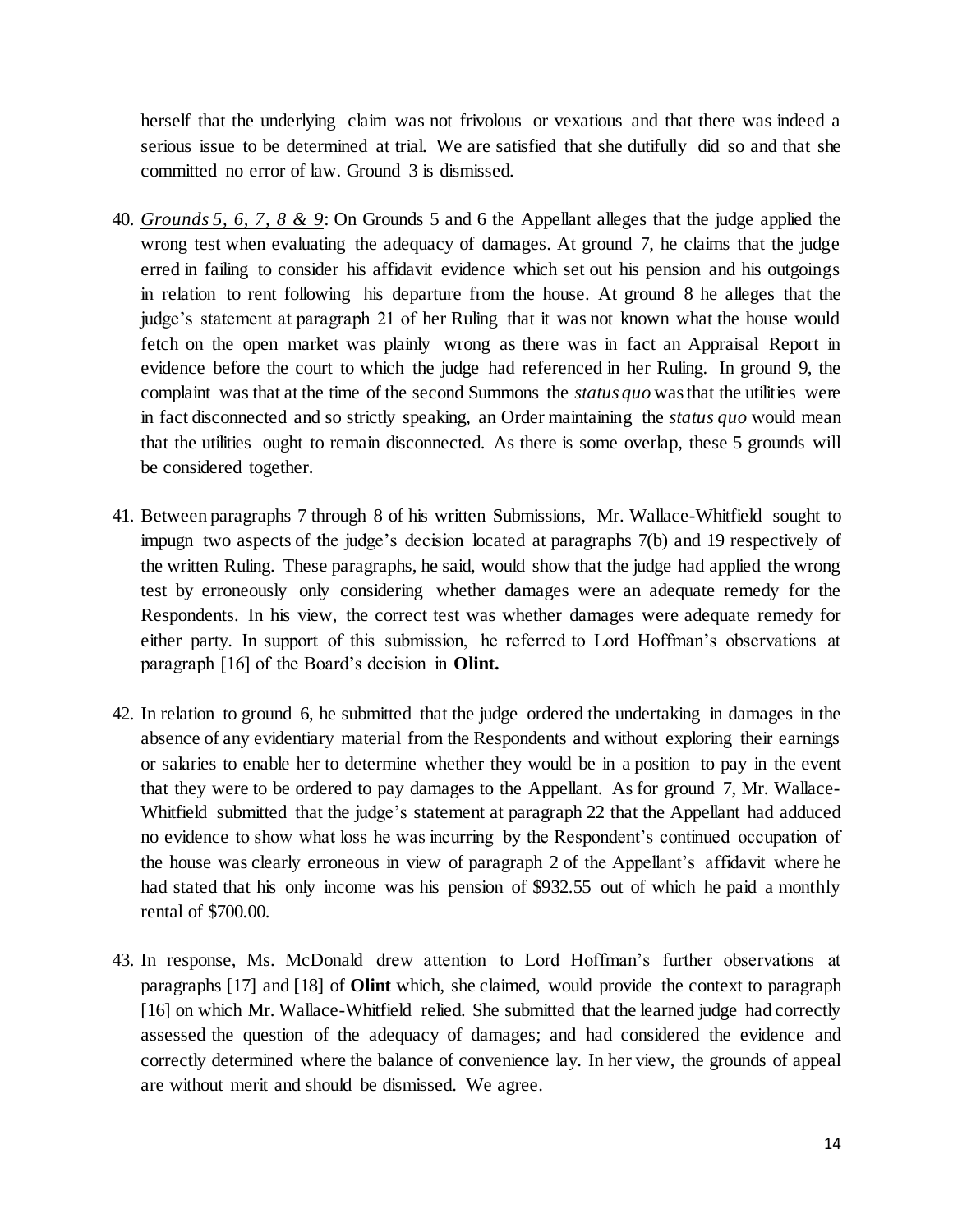- 44. Having considered the authorities and the contending submissions, we are satisfied that the judge's statement at paragraph 7(b) of her Ruling that one of the issues for her determination on the Summons was whether the Respondents could be compensated by damages is clearly correct. This is also true of the judge's further statement at paragraph 19 of her Ruling that having first determined that there are triable issues, she next had to consider whether damages would provide an adequate remedy for the Respondents.
- 45. Both paragraphs of the judge's Ruling are a correct statement of the law and are in keeping with the Board's guidance in **American Cyanamid** as follows:

**"…the governing principle is that the court should first consider whether, if the plaintiff were to succeed at the trial in establishing his right to a permanent injunction, he would be adequately compensated by an award of damages for the loss he would have sustained as a result of the defendant's continuing to do what was sought to be enjoined between the time of the application and the time of the trial. …" [Emphasis added]**

- 46. We do not agree with Mr. Wallace-Whitfield's suggestion that paragraph [16] of **Olint** has modified the test or changed the approach to the court's inquiry on an application for interlocutory relief. Properly understood, in **Olint** the Board was not purporting to modify the principles of **American Cyanamid** in relation to the adequacy of damages for the plaintiff, but rather, simply explaining how the court might assess the balance of convenience and address any likely prejudice to a defendant by the grant of a cross-undertaking in damages if it were later to turn out that the interlocutory injunction ought not to have issued.
- 47. We are fortified in our view in the light of the Board's discussion at paragraphs [17] and [19] of **Olint** where their Lordships explained:

**"17. …The basic principle is that the court should take whichever course seems likely to cause the least irremediable prejudice to one party or the other. This is an assessment in which, as Lord Diplock said in the** *American Cyanamid* **case [1975] AC 396, 408:**

**"It would be unwise to attempt even to list all the various matters which may need to be taken into consideration in deciding where the balance lies, let alone to suggest the relative weight to be attached to them."**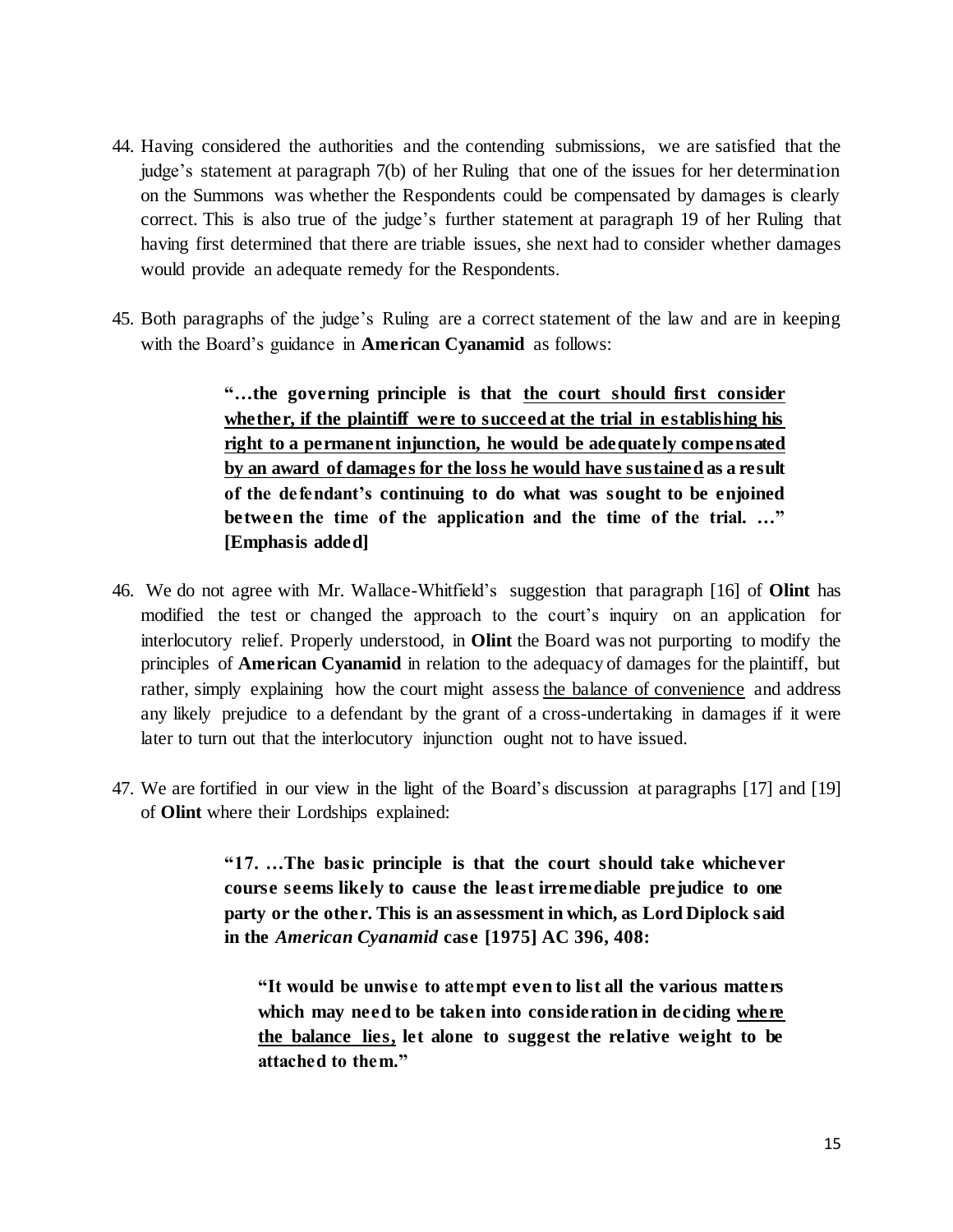**19. There is however no reason to suppose that in stating these principles, Lord Diplock was intending to confine them to injunctions which could be described as prohibitory rather than mandatory. In both cases, the underlying principle is the same , namely, that the court should take whichever course seems likely to cause the least irremediable prejudice to one party or the other. …What is required in each case is to examine what on the particular facts of the case the consequences of granting or withholding of the injunction is likely to be." [Emphasis added]**

- 48. Between paragraphs 19 through 24 of her Ruling the learned judge adverted (as required) to the relevant law in relation to the adequacy of damages. Out of an abundance of caution, she also considered the balance of convenience. Having accepted the evidence and the submissions made on behalf of the Respondents, she found that the balance of convenience lay in the Respondents' favour and in maintaining the *status quo* until trial.
- 49. As we see it, in the circumstances of this case her decision to grant the interlocutory injunction was not unreasonable and discloses no error of law. The evidence shows that after voluntarily leaving the house, the Appellant had repeatedly caused the utilities to the house where the Respondents still lived, to be disconnected.
- 50. In seeking an interlocutory injunction for a second time, all that the Respondents really sought from the judge was an order which would restrain the Appellant from interfering with their previously unhindered enjoyment of the amenities to the house until trial of the substantive action. Damages would obviously not provide them with an adequate remedy for the inconvenience they would suffer in the interim pending resolution of the dispute. In any event, the balance of convenience clearly lay in favour of the grant of interlocutory relief.
- 51. The evidence before the judge was that the Appellant's decision to leave the house was completely voluntary. Shortly put, he decided to leave the home where he had lived for more than 30 years, allegedly because he wanted to get married. As the judge found, the underlying dispute between the parties involved the beneficial ownership of the house which raised serious issues to be determined at trial. In those circumstances, any financial hardship the Appellant may have been experiencing by reason of the Respondents' occupation of the house was entirely of his own making. Ground 7 has absolutely no merit. The judge cannot be faulted for not taking into account in his favour the fact that since leaving the house the Appellant had found himself obligated to pay rent in the sum of \$700.00 out of his pension of only \$932.55 per month.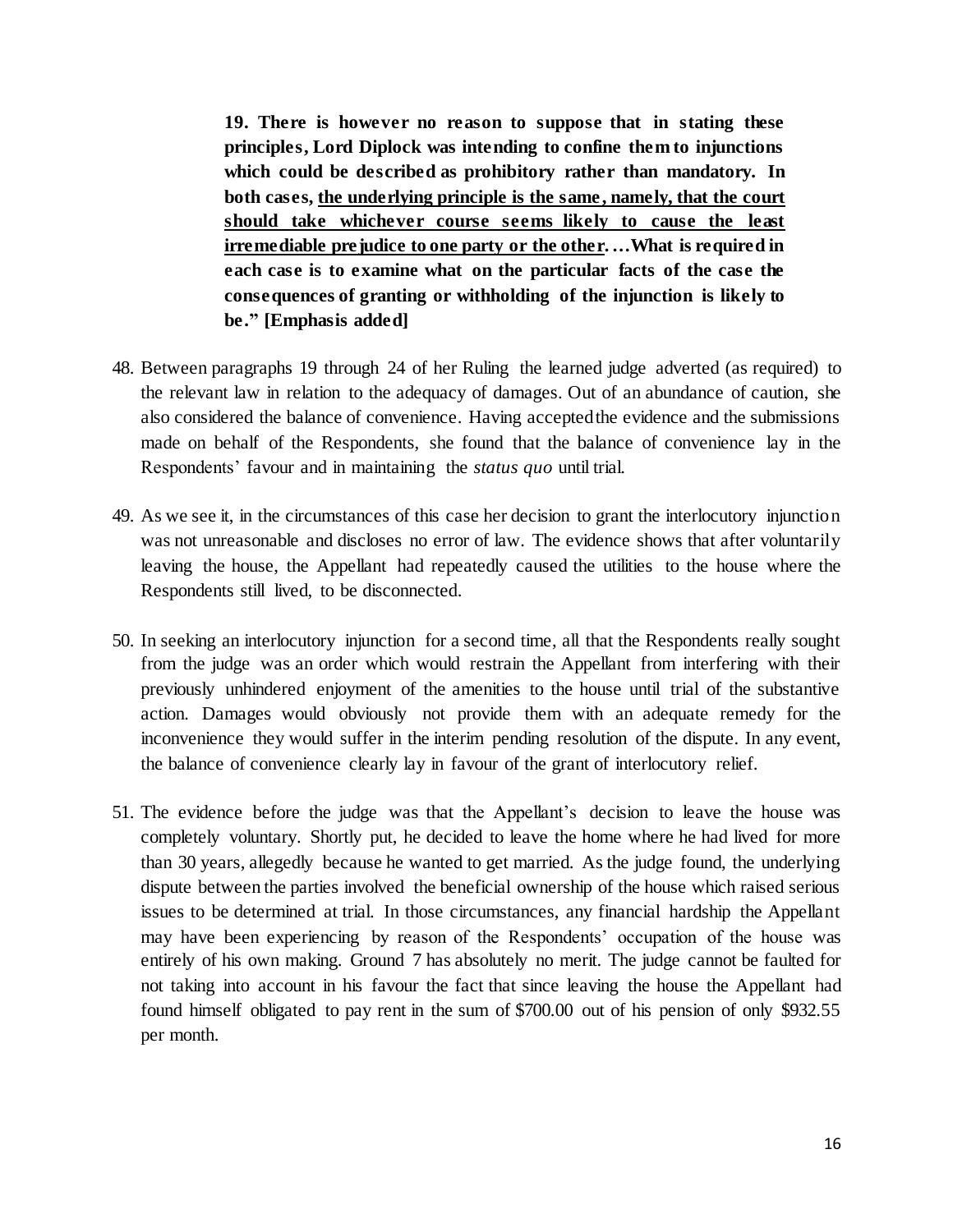- 52. As for ground 8 and the Appellant's complaint that the judge failed to have regard to the Appraisal Report, it should go without saying that until such time as the beneficial ownership of the house is ultimately determined at trial, it would be premature to say whether the Respondents would have an interest in it; or whether it would ultimately be sold. In our view, the learned judge was therefore correct when she found at paragraph 21 of her Ruling that she would not have regard to the Report and, in essence could not say whether the proceeds of the house would provide an adequate remedy for the Respondents.
- 53. For all the above reasons, the judge was clearly correct in finding (as she did) at paragraph 24 of her Ruling that the balance of convenience lay on the side of the Respondents; and in favour of the grant of an injunction to maintain the *status quo* pending the trial of the substantive claim. Grounds 5, 6, 7, 8 and 9 have no merit and are accordingly dismissed.
- 54. *Grounds 12 & 13*:These 2 grounds are connected and can be considered together. On ground 12 Mr. Wallace-Whitfield submits that the learned judge erred in stating as she did at paragraph 13 of her Ruling that *"urgency is not a criteria (sic) which the Court considers in determining whether to grant relief in inter partes proceedings."* He says that this statement is not only inconsistent with **O. 29 rr.(1)(2) and (3),** but is also inconsistent with the judge's observation at paragraph 12 of her Ruling that *"there can be to my mind nothing more urgent than restoring the supply of water to a house…"*
- 55. In response, Ms. McDonald pointed out that there is no inconsistency between the judge's various statements. According to her, the observation at paragraph 13 is correct as the judge was not hearing an *ex parte* application under **O. 29 r. 1** where the rules clearly stipulate urgency as a matter to be taken into account when determining whether the application for injunctive relief should be heard *ex parte*. We agree.
- 56. There is no question that sub-rules **(2)** and **(3)** of **rule 1** of **O. 29** facilitate the filing of an *ex parte* application for injunctive relief in case of urgency; as well as the grant on terms of an *ex parte* injunction before issuance of the writ or originating summons where the case is one of urgency. As the judge correctly observed, the Respondents' Summons was before her on an *inter partes* basis and as such urgency was not a factor to be taken into account.
- 57. Properly understood, the judge's observation at paragraph 12 that there can be nothing more urgent than restoring the supply of water to the house was made against the background of Mr. Wallace-Whitfield's contention that the grant of the injunction was not a matter of urgency for the Respondents in view of their inordinate delay in seeking injunctive relief. There is no merit in ground 12 which is dismissed.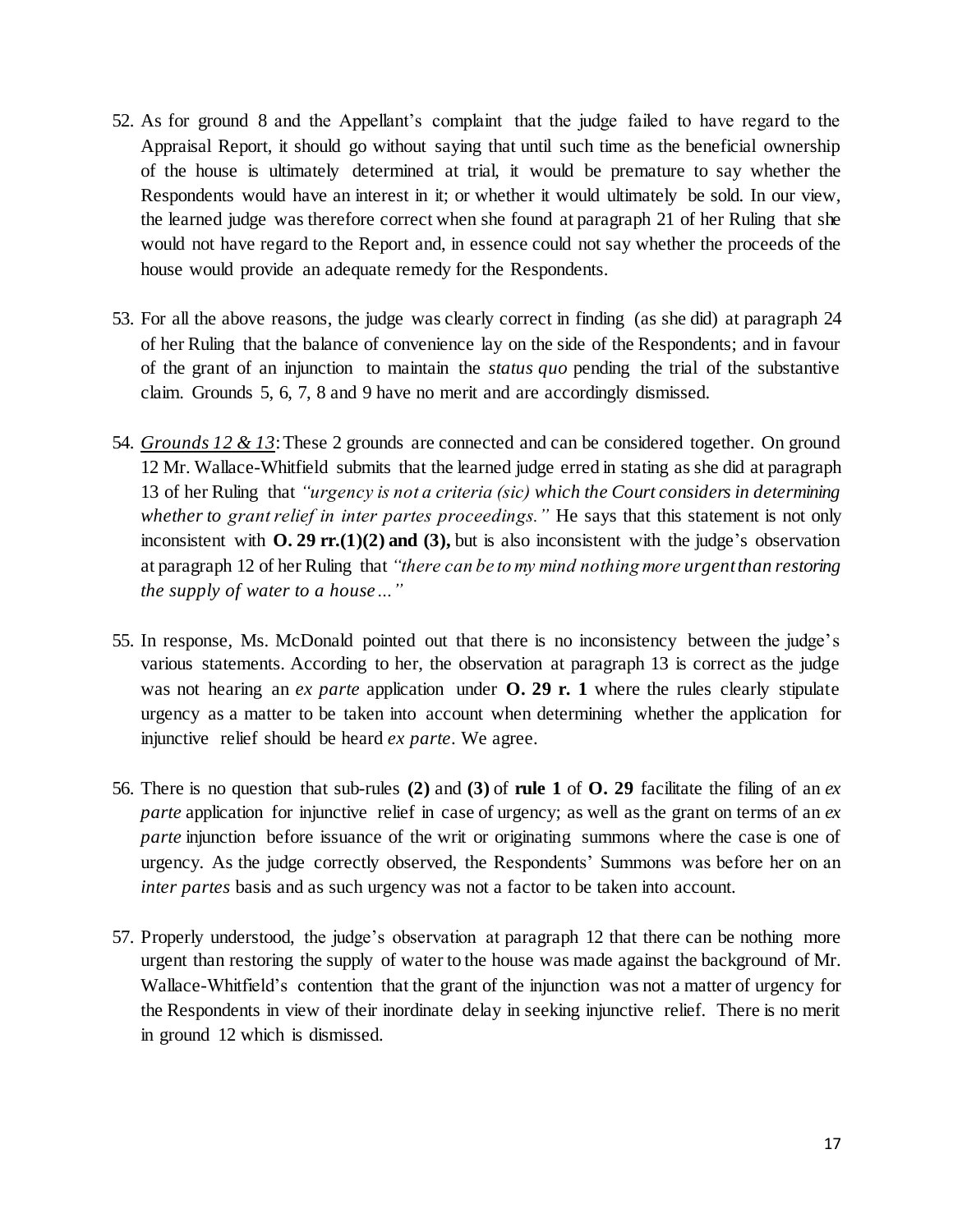- 58. On ground 13, Mr. Wallace-Whitfield suggested that the learned judge misconstrued and misapplied the principles enunciated at paragraph [67] of **Franses v. Somar Al Assad and others,** [2007] EWHC 2442 (Ch). In response, Ms. McDonald says that the case of **Franses** deals with *ex parte* applications and is distinguishable from the current case.
- 59. We have examined the case of **Franses** on which Mr. Wallace-Whitfield relied. We agree with Ms. McDonald that the case is concerned with "without notice applications" or using the "old" terminology, with "*ex parte* applications" for urgent injunctive relief pending trial. Paragraph 67 of the judgment discusses the operation of CPR Parts 23.7 and 25 respectively and refers as well to an English Practice Direction governing urgent applications and "without notice applications". Neither the CPR nor the Practice Direction apply in The Bahamas.
- 60. In our view, the case of **Franses** does not assist the Appellant in his bid to impugn the judge's decision on ground 13 which is dismissed.

# *Grounds 4, 10 & 11 – Challenges to the judge's refusal to hear the Appellant's Cross-Summons for vacant possession*

- 61. The focus of these 3 grounds is on the dismissal of the Appellant's Cross-Summons for vacant possession. The grounds may be considered together.
- 62. *Ground 4:* As we understand it, the thrust of Mr. Wallace-Whitfield's submissions on ground 4 is that the judge had had regard to irrelevant matters namely, the pleadings and the evidence; and further, that her findings in relation to the Respondents' Summons had erroneously "influenced" her decision to dismiss the Appellant's Cross-Summons. In her response, Ms. McDonald supported the judge's decision. She adverted to paragraphs 8 to 25 of the Ruling and submitted that the judge's decision to dismiss the Cross-Summons was reasonable and cannot be impugned.
- 63. As we have already observed in our discussion in relation to ground 3, on an application for interlocutory relief, some resort to the pleadings and to the evidence will be inevitable. The fact that the judge has referred to the pleadings and to the affidavit evidence on the Court file without more does not automatically mean that the judge has taken account of irrelevant material, or that a "mini-trial" has erroneously been held.
- 64. We are further satisfied that nothing in the learned judge's Ruling suggests that she was influenced to dismiss the Appellant's Cross-Summons by findings she had earlier made in relation to the Respondents' Summons. On the contrary, the judge's decision to dismiss the Cross-Summons was based on her finding (at paragraph 26 of her Ruling) that the Appellant's cross-application sought a remedy which lay at the heart of the substantive dispute, and which is to be determined at trial. Ground 4 is dismissed.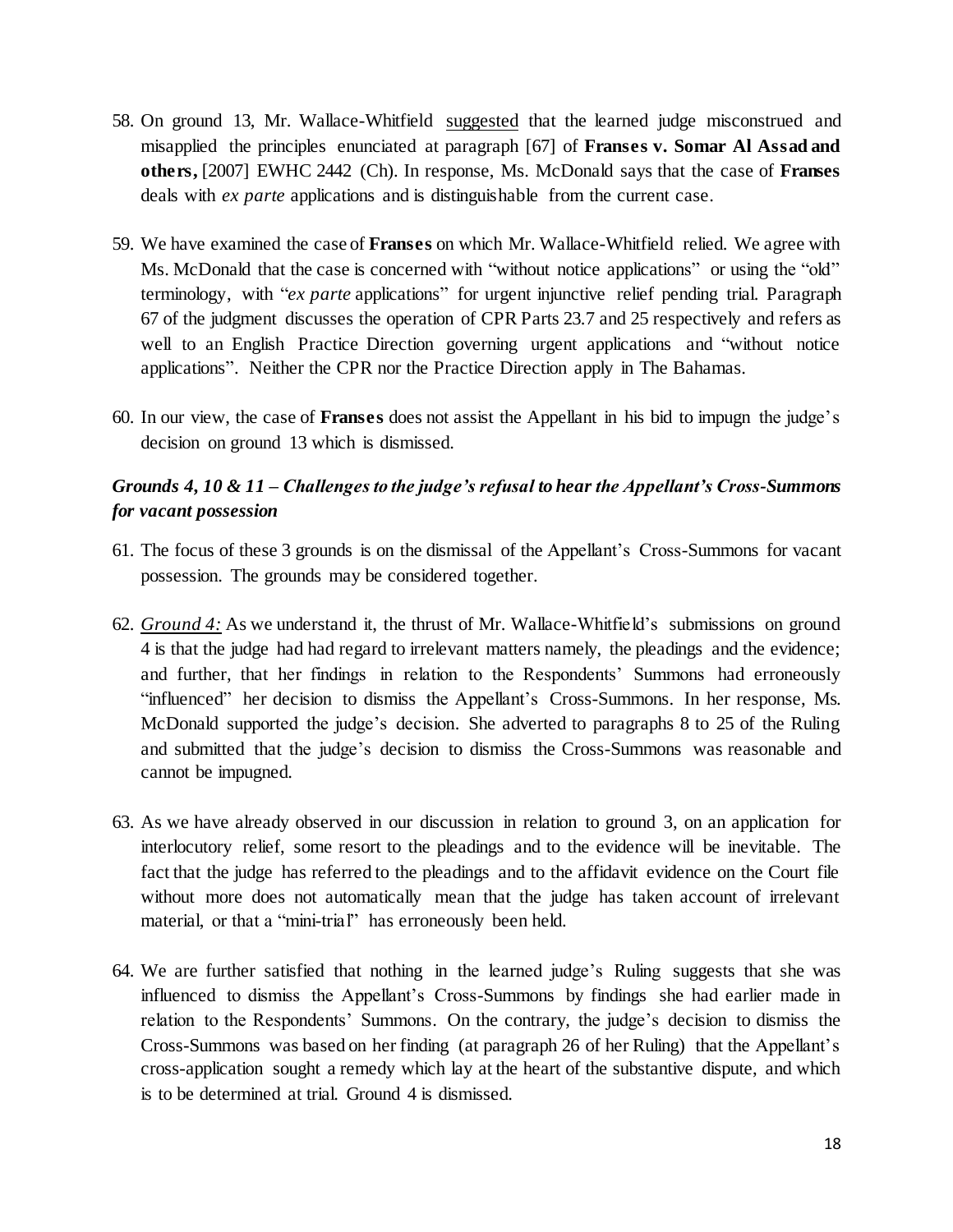- 65. *Grounds 10 & 11:* The complaint on these 2 grounds is that the judge failed to give any, or any proper consideration to the Appellant's Cross-Summons for vacant possession resulting in her erroneously dismissing his cross-application without a hearing. In response, Ms. McDonald submitted that the grounds are without merit, as the learned judge was keenly aware that to order the Respondents out of the house by granting the Appellant vacant possession of the house would not only have occasioned immeasurable harm to the Respondents but would have essentially determined the proceedings at an interlocutory stage when there are still serious issues to be determined at trial.
- 66. We have considered the respective submissions. It seems to us that the Appellant's Cross-Summons for vacant possession was clearly ill-conceived. It was instituted under **O. 29 R.S.C.,** which, as the title suggests, is intended to facilitate, *inter alia,* the grant of interlocutory injunctions - **(r.1);** as well as the detention and preservation or inspection of any property which is the subject matter of the cause or matter, or as to which any question may arise therein - **(r. 2).**
- 67. According to the practice notes located in Volume 1 of the 1988 English Supreme Court Annual Practice, Orders granted under **O.29 r. 2** are granted in respect of property which is *bona fide* the subject matter of the action. **Scott v. Mercantile Accident Insurance Co.,** (1892) 8 T.L.R. 320. However, the rule extends to *"every case where the Court is satisfied that as between plaintiff and defendant there is something which ought to be done for the security of the property."* See **Chaplain v. Barnett** (1912) 28 T.L.R. 256.
- 68. While the house is unquestionably the subject matter of the substantive dispute, nothing in the Appellant's affidavit of 14 October 2021 remotely suggests that it needed securing or needed to be preserved or inspected pending the hearing of the substantive action. We completely agree with the learned judge's observation at paragraph 26 of her Ruling that the Appellant's Cross-Summons for injunctive relief *"perhaps ought not to have been taken out as it seeks a remedy which is the crux of the case and which will be determined in the substantive hearing."* Grounds 10 and 11 have no merit and are dismissed.

#### *Ground 14 – The Costs Order*

69. This ground may be disposed of shortly. Mr. Wallace-Whitfield says that the judge's Costs Order is plainly wrong because while recognizing that costs usually follow the event and awarding the Respondents costs of their application, she nonetheless ordered that the costs be determined at the conclusion of the substantive action. For her part, Ms. McDonald had absolutely no difficulty with the judge's award of costs to her clients.